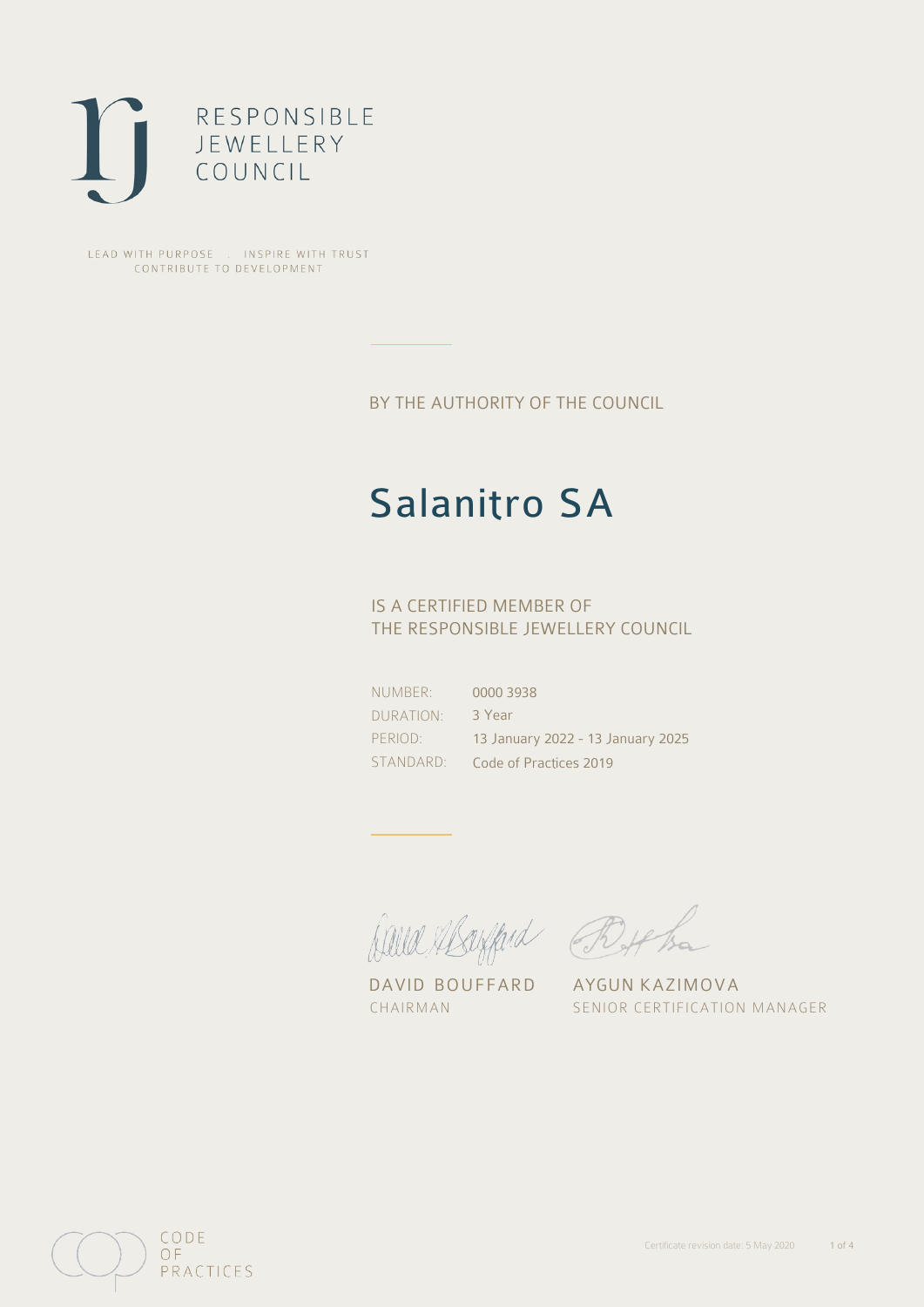

# **CERTIFICATION OVERVIEW**

| Jewellery and Watch Manufacturer and/or Wholesaler                                                                                                                                                                                                                                                                                                                                                                                               |
|--------------------------------------------------------------------------------------------------------------------------------------------------------------------------------------------------------------------------------------------------------------------------------------------------------------------------------------------------------------------------------------------------------------------------------------------------|
| 29 November 2021                                                                                                                                                                                                                                                                                                                                                                                                                                 |
| Re-certification                                                                                                                                                                                                                                                                                                                                                                                                                                 |
| Code of Practices 2019                                                                                                                                                                                                                                                                                                                                                                                                                           |
| <b>SGS United Kingdom Limited</b>                                                                                                                                                                                                                                                                                                                                                                                                                |
| 1. General requirements: 1-4, except 3.2<br>2. Responsible supply chains, human rights and due<br>diligence: 5-14, except 7.3a-b, 8, 9, 13.2-4, 14.3<br>3. Labour rights and working conditions: 15-22, except 19.3,<br>21.3<br>4. Health, Safety and Environment: 23-27, except 23.10, 27.4<br>5. Gold, Silver, PGM, diamond and coloured gemstone<br>products: 28-30, except 28.2d-h, 28.2j, 29.2, 30<br>6. Responsible mining: Not applicable |
|                                                                                                                                                                                                                                                                                                                                                                                                                                                  |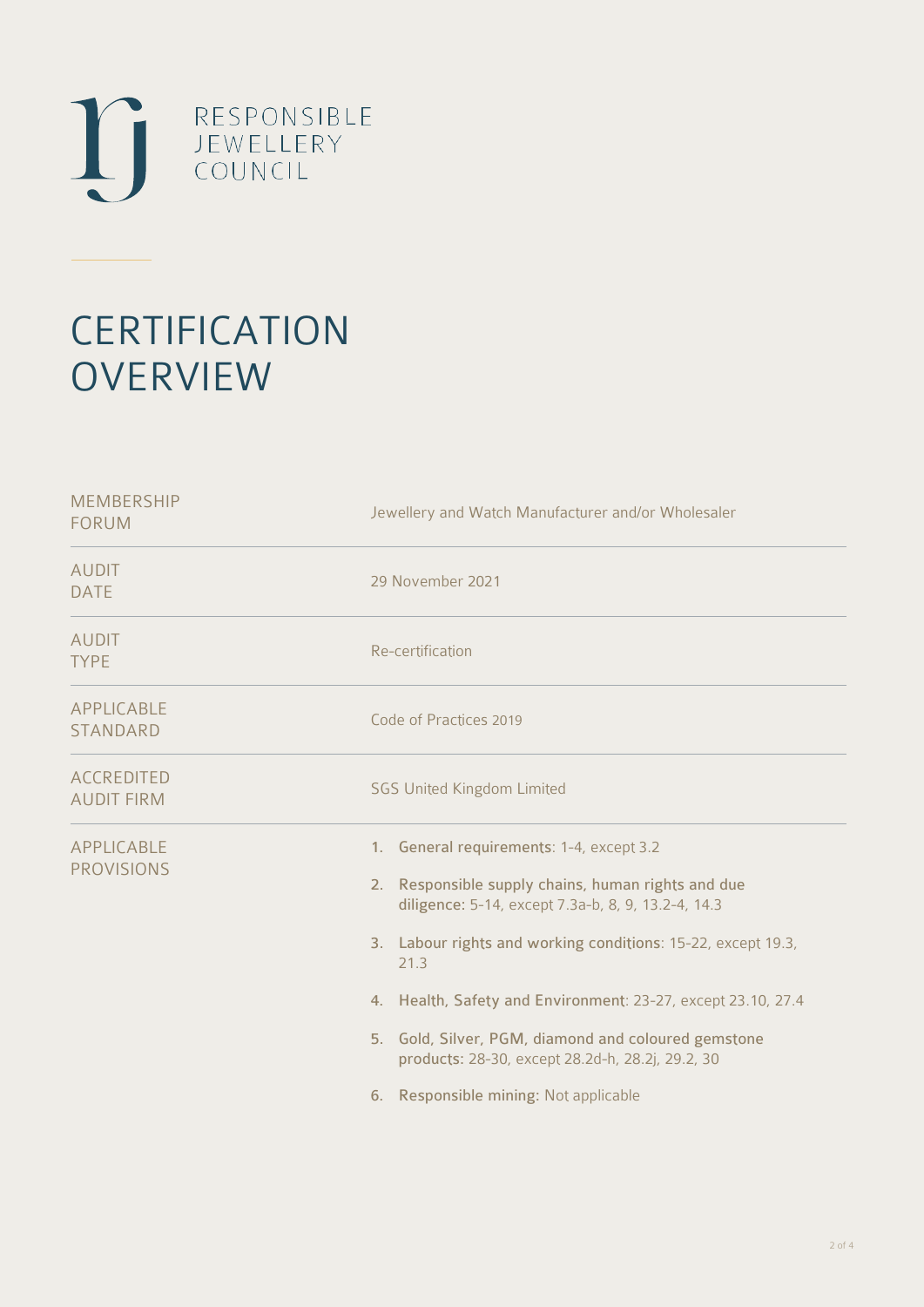| <b>PROVENANCE</b><br><b>CLAIMS</b>         | Based on written assurance from our suppliers, we state that the<br>diamonds herein invoiced have not been obtained in violation of<br>applicable National laws and/or sanctions by the U.S. Department of<br>Treasury's office of Foreign Assets Control (OFAC). Based on written<br>assurance from our suppliers, we state that diamonds herein invoiced<br>have not originated from the Mbada and Marangue regions of<br>Zimbabwe. |
|--------------------------------------------|---------------------------------------------------------------------------------------------------------------------------------------------------------------------------------------------------------------------------------------------------------------------------------------------------------------------------------------------------------------------------------------------------------------------------------------|
| <b>AUDITOR STATEMENT OF</b><br>CONFORMANCE | Based on the scope and findings of the certification audit, the member<br>has demonstrated a conformance level consistent with a:                                                                                                                                                                                                                                                                                                     |
|                                            | 3 Year Certification                                                                                                                                                                                                                                                                                                                                                                                                                  |
| <b>NEXT AUDIT TYPE</b>                     | MID-TERM REVIEW (within 12-24 months):                                                                                                                                                                                                                                                                                                                                                                                                |
|                                            | A. Mid-term review NOT required due to:                                                                                                                                                                                                                                                                                                                                                                                               |
|                                            | No anticipated changes to the certification scope during the<br>certification period                                                                                                                                                                                                                                                                                                                                                  |
|                                            | 3 or less minor non-conformances with critical provisions or in<br>general identified by the audit (not covered by parallel audits<br>for schemes identified as equivalent to RJC's) for an individual<br>member in the mining sector or a non-mining sector member                                                                                                                                                                   |
|                                            | <25 full time equivalent personnel                                                                                                                                                                                                                                                                                                                                                                                                    |
|                                            | Low risk of non-conformances due to management controls                                                                                                                                                                                                                                                                                                                                                                               |
|                                            | Existence of parallel audits for schemes recognised by RJC                                                                                                                                                                                                                                                                                                                                                                            |
|                                            | Strong internal controls ensuring effective review and closure<br>of corrective actions for non-conformances                                                                                                                                                                                                                                                                                                                          |
|                                            | B. Mid-term review (desktop only) required due to:                                                                                                                                                                                                                                                                                                                                                                                    |
|                                            | No impact on conformance levels from any changes to the<br>certification scope                                                                                                                                                                                                                                                                                                                                                        |
|                                            | 5 or less minor non-conformances with critical provisions or in<br>general identified by the audit (not covered by parallel audits<br>for schemes identified as equivalent to RJC's) for an individual<br>member in the mining sector or a non-mining sector member                                                                                                                                                                   |
|                                            | Possibility of remote verification of actions                                                                                                                                                                                                                                                                                                                                                                                         |
|                                            | No risk to critical provisions                                                                                                                                                                                                                                                                                                                                                                                                        |
|                                            |                                                                                                                                                                                                                                                                                                                                                                                                                                       |